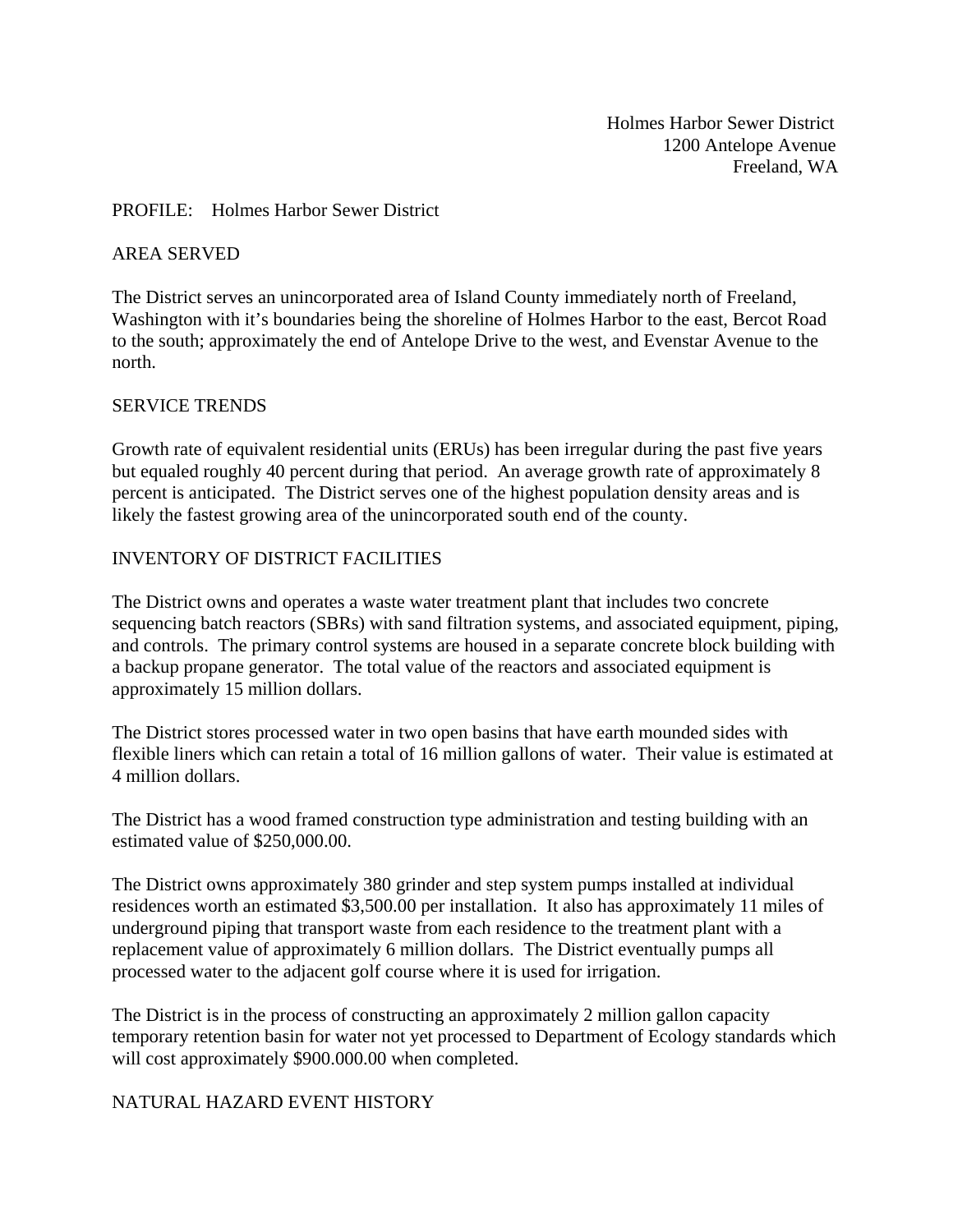The only natural hazard events that have affected the District to date have been heavy rain and wind storms that have interrupted power for no more that 48 hours. Since the District does have a backup power generator, short power outages have not seriously degraded plant operations. The Nisqually earthquake on February 28, 2001 did not create any detectable damage.

## NATURAL HAZARD VULNERABILITY ANALYSIS RATING

1. Earthquake: Inasmuch as the District sits astride the southern most of two known faults that cross Whidbey Island, a large earthquake is possible and could be devastating. It could lead to breaks in underground piping systems, separation of connections, and damage to, or destruction of one or both of the treatment plant SBRs and the control building. Such an event could disrupt communications and effect movement of personnel and equipment to the point of significantly hampering repairs and resumption of operations.

 Also inasmuch as the District relies on local commercial vendors for all construction support, response to line breaks and/or other damage could be completely dependant on availability of heavy earth moving equipment not within control of the District. Normally available equipment would likely be diverted to rescue and/or recovery, or reconstruction of vital transportation routes prior to becoming available for District use in repair of piping breaks, retention pond breaches, and/or repair of SBRs.

Probability of occurrence: Unknown

Probability of future occurrence: High

# EXISTING NATURAL HAZARD MITIGATION INITIATIVES

#1 Eliminate or reduce long-term risk of earthquake damage by employing appropriate seismic standards in new construction and remodel of existing equipment and buildings.

Lead Agency: Holmes Harbor Sewer District

Support Agencies: None

Funding Sources: Budgeted Funding and applicable grants funding

Timeline: to be completed within 1-3 years of funding.

A cost benefit analysis on the initiatives and new alternatives and options will be completed prior to a final funding request.

 $#2$  Acquire appropriate heavy equipment, such as a backhoe, for District control and use in emergency repair/reconstruction in the event of a devastating earthquake/natural disaster. Such equipment can also be used to augment local public works for road clearing and emergency